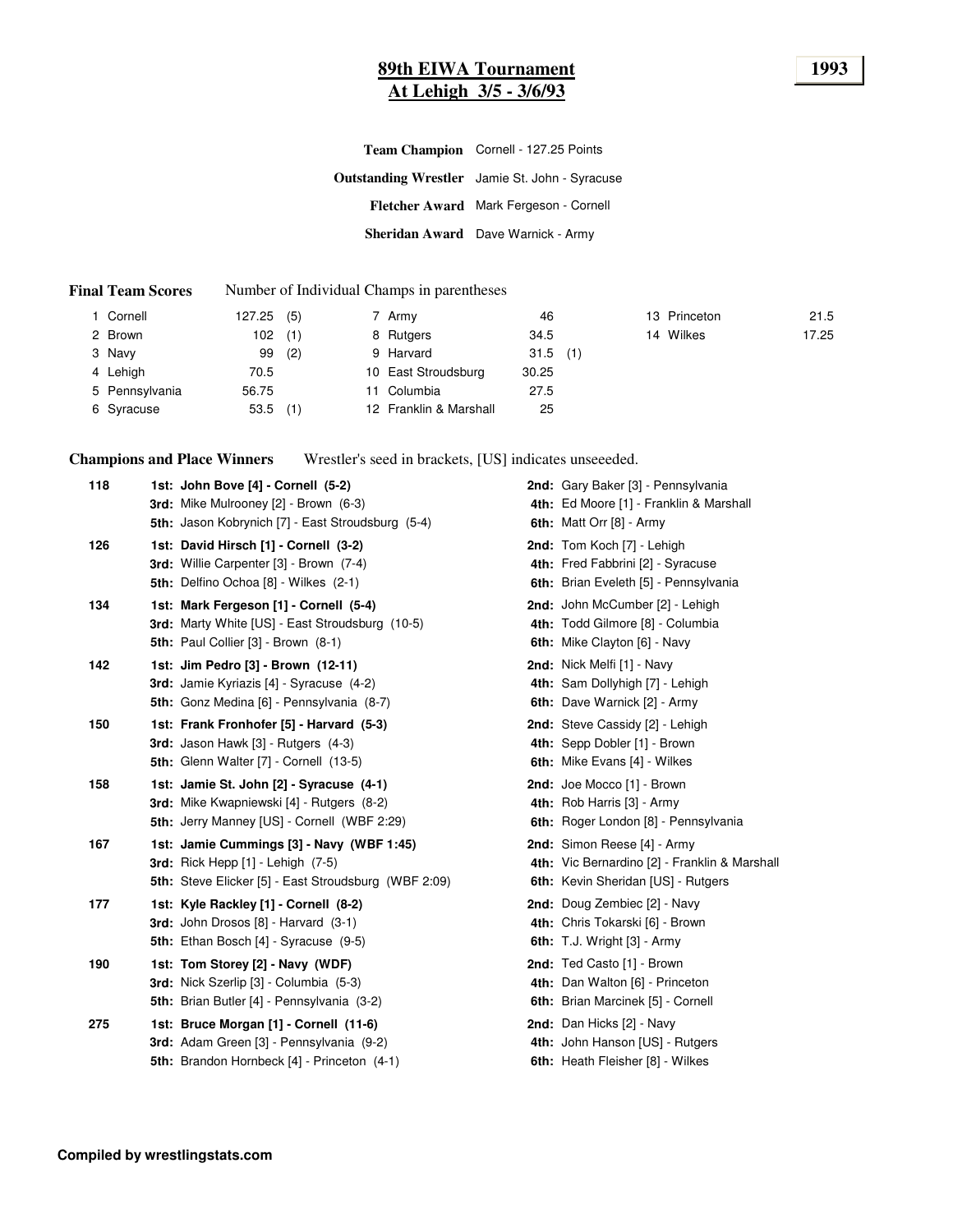# **3/5/1993 and 3/6/1993 at Lehigh 1993 EIWA Championship Page 1 of 10**

| John Bove, Cornell [4]                |                     |                      |                            |                 |                     |                                  |
|---------------------------------------|---------------------|----------------------|----------------------------|-----------------|---------------------|----------------------------------|
| Bye                                   |                     | John Bove            |                            |                 |                     |                                  |
| Chris Thatcher, Princeton             |                     |                      |                            | John Bove 13-5  |                     |                                  |
| Jeff Cervone, Syracuse [5]            |                     | Chris Thatcher 12-2  |                            |                 |                     |                                  |
| Matt Orr, Army [8]                    |                     |                      |                            |                 |                     | John Bove 8-2                    |
| Bye                                   |                     | Matt Orr             |                            |                 |                     |                                  |
| <b>Brady Taylor, Wilkes</b>           |                     |                      |                            |                 | Matt Orr Fall 3:36  |                                  |
| Ed Moore, Franklin & Marshall [1]     |                     | Ed Moore 11-5        |                            |                 |                     |                                  |
| Mike Mulrooney, Brown [2]             |                     |                      |                            |                 |                     | John Bove 5-2                    |
| Jason Kutz, Lehigh                    |                     | Mike Mulrooney 8-0   |                            |                 |                     |                                  |
| Bye                                   |                     |                      |                            |                 | Jason Kobrynich 6-4 |                                  |
| Jason Kobrynich, East Stroudsburg [7] |                     | Jason Kobrynich      |                            |                 |                     |                                  |
| Tim Queen, Navy [6]                   |                     |                      |                            |                 |                     | Gary Baker 9-3                   |
| Craig Vitigliano, Harvard             |                     | Tim Queen DFT        |                            |                 |                     |                                  |
| Albert Andres, Columbia               |                     |                      |                            | Gary Baker 13-5 |                     |                                  |
| Gary Baker, Pennsylvania [3]          |                     | Gary Baker Fall 2:42 |                            |                 |                     |                                  |
|                                       |                     |                      | <b>Consolation Bracket</b> |                 |                     |                                  |
| Jeff Cervone                          |                     |                      |                            |                 |                     |                                  |
| Bye                                   | Jeff Cervone        |                      |                            |                 |                     |                                  |
|                                       |                     |                      | Jeff Cervone 5-2           |                 |                     |                                  |
|                                       | Tim Queen           |                      |                            |                 | Mike Mulrooney 4-2  |                                  |
| <b>Brady Taylor</b>                   |                     |                      |                            |                 |                     | Mike Mulrooney 12-2              |
| Bye                                   | <b>Brady Taylor</b> |                      |                            |                 | Matt Orr            |                                  |
|                                       |                     |                      | Mike Mulrooney 16-4        |                 |                     |                                  |
|                                       | Mike Mulrooney      |                      |                            |                 |                     | Third Place: Mike Mulrooney 6-3  |
| Jason Kutz                            |                     |                      |                            |                 |                     |                                  |
| Bye                                   | Jason Kutz          |                      |                            |                 |                     | Fifth Place: Jason Kobrynich 5-4 |
|                                       |                     |                      | Ed Moore 10-9              |                 |                     |                                  |
|                                       | Ed Moore            |                      |                            |                 | Ed Moore 12-4       |                                  |
| Craig Vitigliano                      |                     |                      |                            |                 |                     | Ed Moore 4-2                     |
| <b>Albert Andres</b>                  | Albert Andres 6-5   |                      |                            |                 | Jason Kobrynich     |                                  |
|                                       |                     |                      | Chris Thatcher Fall 0:42   |                 |                     |                                  |
|                                       | Chris Thatcher      |                      |                            |                 |                     |                                  |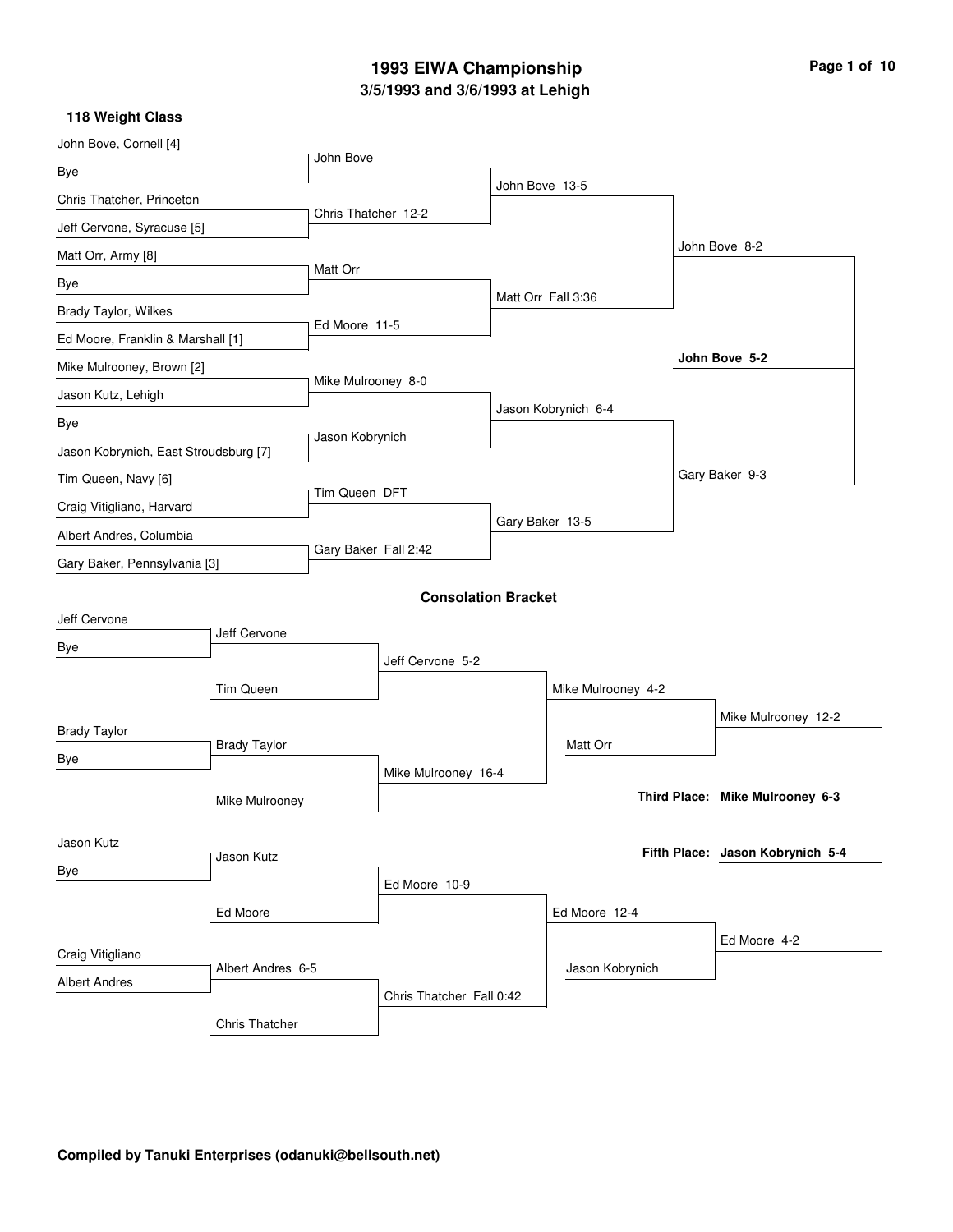# **3/5/1993 and 3/6/1993 at Lehigh 1993 EIWA Championship Page 2 of 10**

| Byron Magill, Franklin & Marshall [4] |                     |                       |                            |                         |  |                                   |
|---------------------------------------|---------------------|-----------------------|----------------------------|-------------------------|--|-----------------------------------|
| Mike Piloto, Rutgers                  |                     | Mike Piloto 3-1 OT    |                            |                         |  |                                   |
| Bye                                   |                     |                       |                            | Brian Eveleth 6-0       |  |                                   |
| Brian Eveleth, Pennsylvania [5]       |                     | <b>Brian Eveleth</b>  |                            |                         |  |                                   |
| Delfino Ochoa, Wilkes [8]             |                     |                       |                            |                         |  | David Hirsch 9-5                  |
| Chong Ki-yi, Columbia                 |                     | Delfino Ochoa 9-8     |                            |                         |  |                                   |
| Scott Bowers, Princeton               |                     |                       |                            | David Hirsch 17-12      |  |                                   |
| David Hirsch, Cornell [1]             |                     |                       | David Hirsch TF 22-7, 7:00 |                         |  |                                   |
| Fred Fabbrini, Syracuse [2]           |                     |                       |                            |                         |  | David Hirsch 3-2                  |
| Chris Madigan, East Stroudsburg       |                     |                       | Fred Fabbrini Fall 3:41    |                         |  |                                   |
| Robert Weis, Navy                     |                     | Tom Koch 8-4          |                            | Tom Koch 5-3 OT         |  |                                   |
| Tom Koch, Lehigh [7]                  |                     |                       |                            |                         |  |                                   |
| Todd Nilson, Army [6]                 |                     |                       |                            |                         |  | Tom Koch 9-4                      |
| Bye                                   |                     | <b>Todd Nilson</b>    |                            |                         |  |                                   |
| Steve Aoki, Harvard                   |                     |                       |                            | Willie Carpenter 7-7 TB |  |                                   |
| Willie Carpenter, Brown [3]           |                     | Willie Carpenter 13-6 |                            |                         |  |                                   |
|                                       |                     |                       | <b>Consolation Bracket</b> |                         |  |                                   |
| <b>Byron Magill</b>                   |                     |                       |                            |                         |  |                                   |
| Bye                                   | <b>Byron Magill</b> |                       |                            |                         |  |                                   |
|                                       |                     |                       | Byron Magill 6-3           |                         |  |                                   |
|                                       | <b>Todd Nilson</b>  |                       |                            | Fred Fabbrini 4-1       |  |                                   |
| Chong Ki-yi                           |                     |                       |                            |                         |  | Fred Fabbrini 3-2                 |
| <b>Scott Bowers</b>                   | Chong Ki-yi 2-1     |                       |                            | <b>Brian Eveleth</b>    |  |                                   |
|                                       |                     |                       | Fred Fabbrini Fall 4:29    |                         |  | Third Place: Willie Carpenter 7-4 |
|                                       | Fred Fabbrini       |                       |                            |                         |  |                                   |
| Chris Madigan                         |                     |                       |                            |                         |  | Fifth Place: Delfino Ochoa 2-1    |
| Robert Weis                           | Robert Weis 10-3    |                       |                            |                         |  |                                   |
|                                       | Delfino Ochoa       |                       | Delfino Ochoa 4-2          | Delfino Ochoa 8-4       |  |                                   |
|                                       |                     |                       |                            |                         |  |                                   |
| Steve Aoki                            |                     |                       |                            |                         |  | Willie Carpenter Fall 4:49        |
| Bye                                   | Steve Aoki          |                       |                            | Willie Carpenter        |  |                                   |
|                                       |                     |                       | Steve Aoki 11-5            |                         |  |                                   |
|                                       | Mike Piloto         |                       |                            |                         |  |                                   |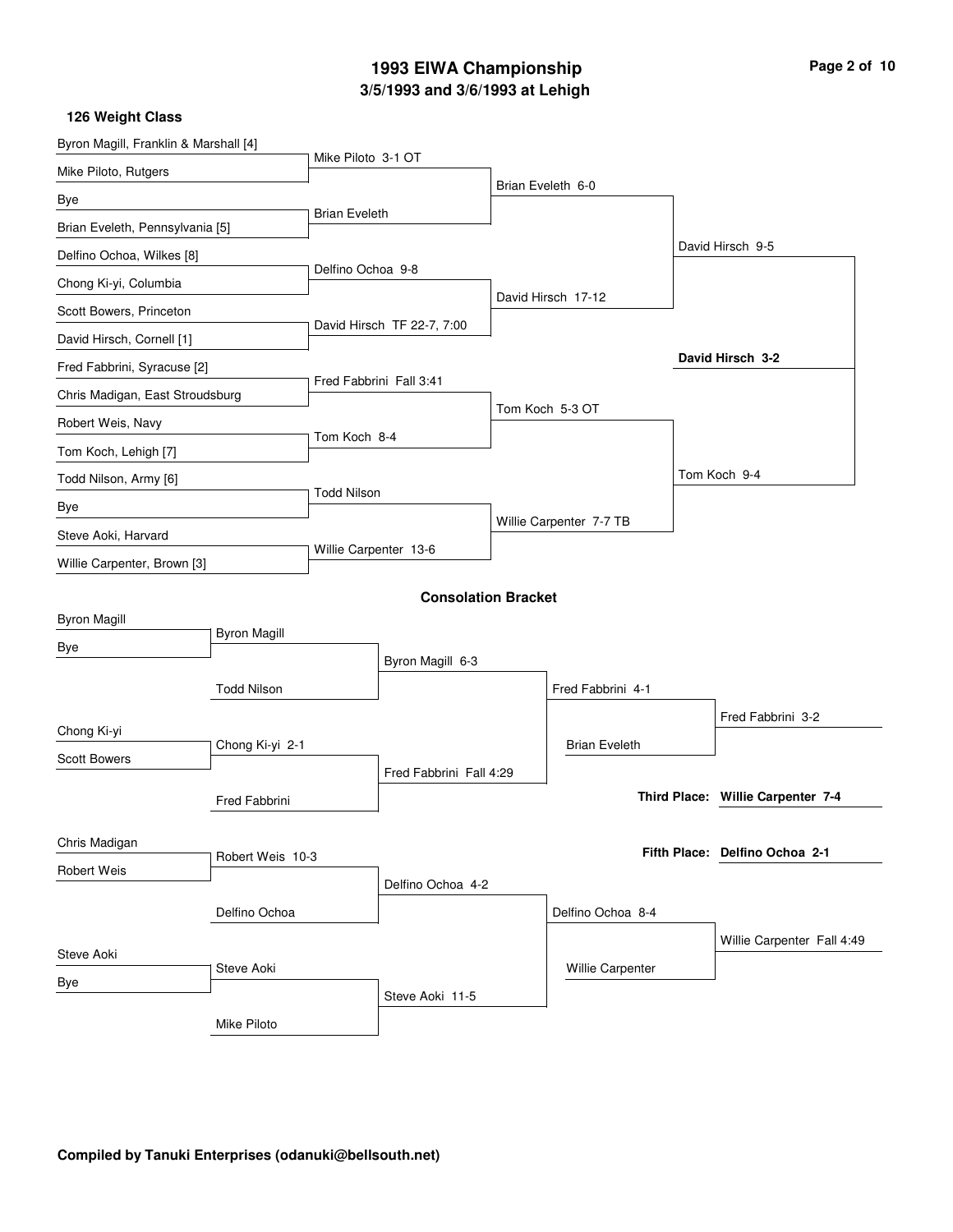# **3/5/1993 and 3/6/1993 at Lehigh 1993 EIWA Championship Page 3 of 10**

| Nardone, Rutgers [4]                 |                           |                      |                            |                  |                     |                               |
|--------------------------------------|---------------------------|----------------------|----------------------------|------------------|---------------------|-------------------------------|
| Marty White, East Stroudsburg        |                           | Marty White 7-6      |                            |                  |                     |                               |
| Bye                                  |                           |                      |                            | Marty White 6-3  |                     |                               |
| Brian Cuddy, Franklin & Marshall [5] |                           | <b>Brian Cuddy</b>   |                            |                  |                     |                               |
| Todd Gilmore, Columbia [8]           |                           |                      |                            |                  |                     | Mark Fergeson TF 19-3, 6:19   |
| John Klessinger, Wilkes              |                           | Todd Gilmore 12-2    |                            |                  |                     |                               |
| Todd Davis, Harvard                  |                           |                      |                            |                  | Mark Fergeson 10-2  |                               |
| Mark Fergeson, Cornell [1]           |                           |                      | Mark Fergeson Fall 6:39    |                  |                     |                               |
| John McCumber, Lehigh [2]            |                           |                      |                            |                  |                     | Mark Fergeson 5-4             |
| Sean O'Hara, Pennsylvania            |                           | John McCumber 7-4    |                            |                  |                     |                               |
| Ryan McElrath, Princeton             |                           |                      |                            |                  | John McCumber 10-2  |                               |
| Joe Piazza, Syracuse [7]             |                           | Joe Piazza Fall 2:05 |                            |                  |                     |                               |
| Mike Clayton, Navy [6]               |                           |                      |                            |                  |                     | John McCumber 7-6             |
| Eric McAllister, Army                |                           |                      | Mike Clayton Fall 3:28     |                  |                     |                               |
| Bye                                  |                           |                      |                            | Paul Collier 8-3 |                     |                               |
| Paul Collier, Brown [3]              |                           | Paul Collier         |                            |                  |                     |                               |
|                                      |                           |                      | <b>Consolation Bracket</b> |                  |                     |                               |
| Nardone                              |                           |                      |                            |                  |                     |                               |
| Bye                                  | Nardone                   |                      |                            |                  |                     |                               |
|                                      |                           |                      | Mike Clayton 1-0           |                  |                     |                               |
|                                      | Mike Clayton              |                      |                            |                  | Mike Clayton 5-4    |                               |
| John Klessinger                      |                           |                      |                            |                  |                     | Marty White 8-5               |
| <b>Todd Davis</b>                    | John Klessinger 13-1      |                      |                            |                  | Marty White         |                               |
|                                      |                           |                      | John Klessinger 10-6       |                  |                     |                               |
|                                      | Joe Piazza                |                      |                            |                  |                     | Third Place: Marty White 10-5 |
| Sean O'Hara                          |                           |                      |                            |                  |                     | Fifth Place: Paul Collier 8-1 |
| Ryan McElrath                        | Sean O'Hara TF 24-9, 7:00 |                      |                            |                  |                     |                               |
|                                      |                           |                      | Todd Gilmore Fall 5:58     |                  |                     |                               |
|                                      | <b>Todd Gilmore</b>       |                      |                            |                  | Todd Gilmore 10-4   |                               |
| Eric McAllister                      |                           |                      |                            |                  |                     | Todd Gilmore Fall 5:05        |
| Bye                                  | <b>Eric McAllister</b>    |                      |                            |                  | <b>Paul Collier</b> |                               |
|                                      |                           |                      | Brian Cuddy 8-6 OT         |                  |                     |                               |
|                                      | <b>Brian Cuddy</b>        |                      |                            |                  |                     |                               |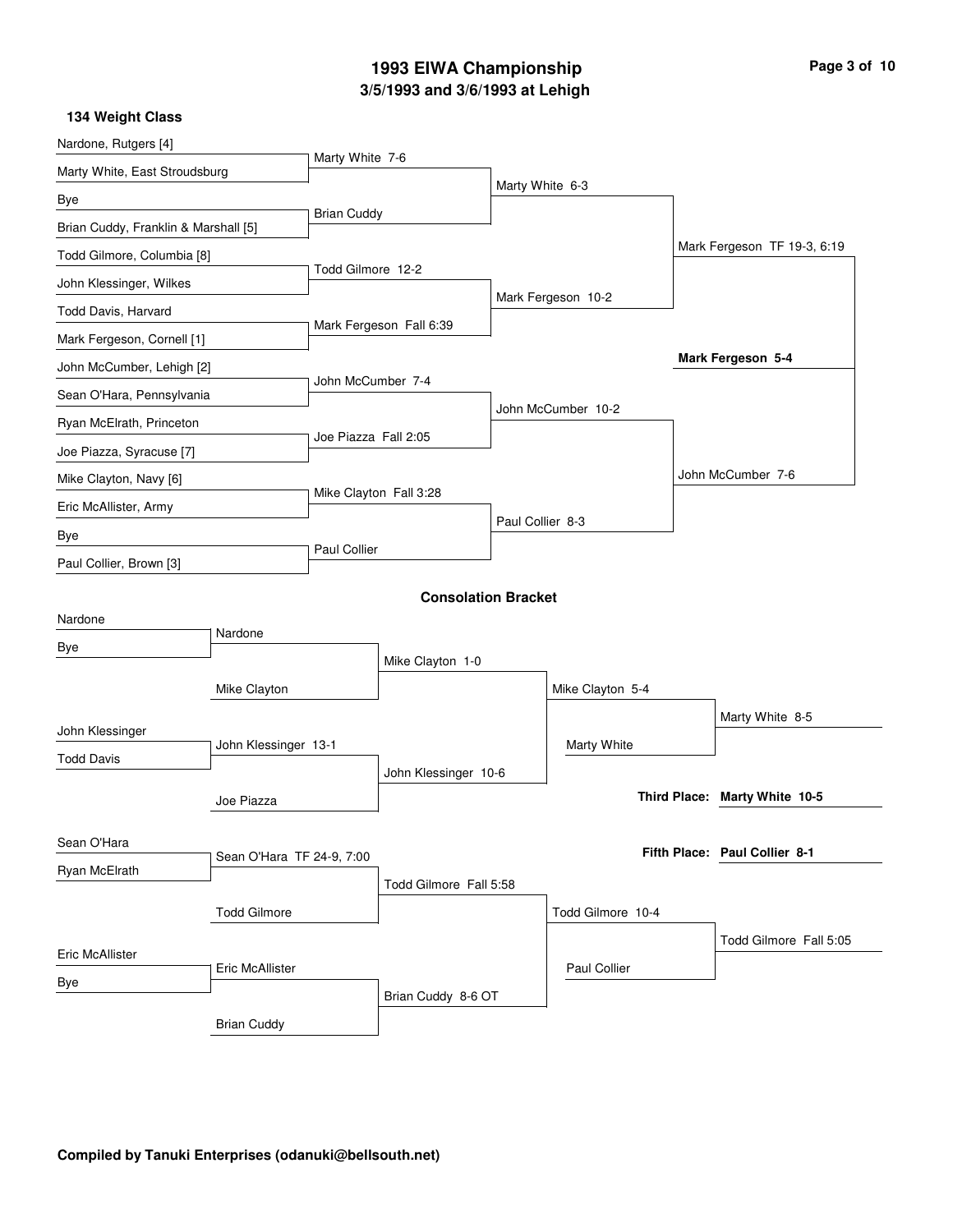# **3/5/1993 and 3/6/1993 at Lehigh 1993 EIWA Championship**

| Page 4 of 10 |  |  |  |  |  |
|--------------|--|--|--|--|--|
|--------------|--|--|--|--|--|

| Jamie Kyriazis, Syracuse [4]   |                     |                         |                            |               |                        |                                    |
|--------------------------------|---------------------|-------------------------|----------------------------|---------------|------------------------|------------------------------------|
| Ron Mitra, Harvard             |                     | Jamie Kyriazis 13-4     |                            |               |                        |                                    |
| Brian Duckworth, Princeton     |                     |                         |                            |               | Jamie Kyriazis 7-5 OT  |                                    |
| Joel Torretti, Cornell [5]     |                     | Joel Torretti Fall 4:36 |                            |               |                        |                                    |
| Paolo Custodio, Columbia [8]   |                     |                         |                            |               |                        | Nick Melfi 4-3                     |
| Bye                            |                     | Paolo Custodio          |                            |               |                        |                                    |
| Mike Castro, East Stroudsburg  |                     |                         |                            |               | Nick Melfi Fall 3:51   |                                    |
| Nick Melfi, Navy [1]           |                     | Nick Melfi 18-7         |                            |               |                        |                                    |
| Dave Warnick, Army [2]         |                     |                         |                            |               |                        | Jim Pedro 12-11                    |
| Alex Lombardo, Rutgers         |                     |                         | Dave Warnick Fall 6:42     |               |                        |                                    |
| Bye                            |                     |                         |                            |               | Dave Warnick Fall 6:24 |                                    |
| Barry Van Scoten, Wilkes       |                     | Barry Van Scoten        |                            |               |                        |                                    |
| Sam Dollyhigh, Lehigh [7]      |                     |                         |                            |               |                        | Jim Pedro 7-4                      |
| Gonz Medina, Pennsylvania [6]  |                     | Gonz Medina Fall 2:24   |                            |               |                        |                                    |
| Jeff Root, Franklin & Marshall |                     |                         |                            | Jim Pedro 3-2 |                        |                                    |
| Jim Pedro, Brown [3]           |                     | Jim Pedro 4-0           |                            |               |                        |                                    |
|                                |                     |                         | <b>Consolation Bracket</b> |               |                        |                                    |
| Ron Mitra                      |                     |                         |                            |               |                        |                                    |
| <b>Brian Duckworth</b>         | Brian Duckworth 8-7 |                         |                            |               |                        |                                    |
|                                |                     |                         | Gonz Medina 16-4           |               |                        |                                    |
|                                | Gonz Medina         |                         |                            |               | Gonz Medina 7-5        |                                    |
| Mike Castro                    |                     |                         |                            |               |                        | Jamie Kyriazis 4-2                 |
| Bye                            | Mike Castro         |                         |                            |               | Jamie Kyriazis         |                                    |
|                                |                     |                         | Barry Van Scoten 11-2      |               |                        | Third Place: Jamie Kyriazis 4-2 OT |
|                                | Barry Van Scoten    |                         |                            |               |                        |                                    |
| Alex Lombardo                  |                     |                         |                            |               |                        | Fifth Place: Gonz Medina 8-7       |
| Bye                            | Alex Lombardo       |                         |                            |               |                        |                                    |
|                                |                     |                         | Alex Lombardo 15-2         |               |                        |                                    |
|                                | Paolo Custodio      |                         |                            |               | Sam Dollyhigh 7-3      |                                    |
| Sam Dollyhigh                  |                     |                         |                            |               |                        | Sam Dollyhigh 16-3                 |
| Jeff Root                      | Sam Dollyhigh 10-1  |                         |                            |               | Dave Warnick           |                                    |
|                                |                     |                         | Sam Dollyhigh 13-2         |               |                        |                                    |
|                                | Joel Torretti       |                         |                            |               |                        |                                    |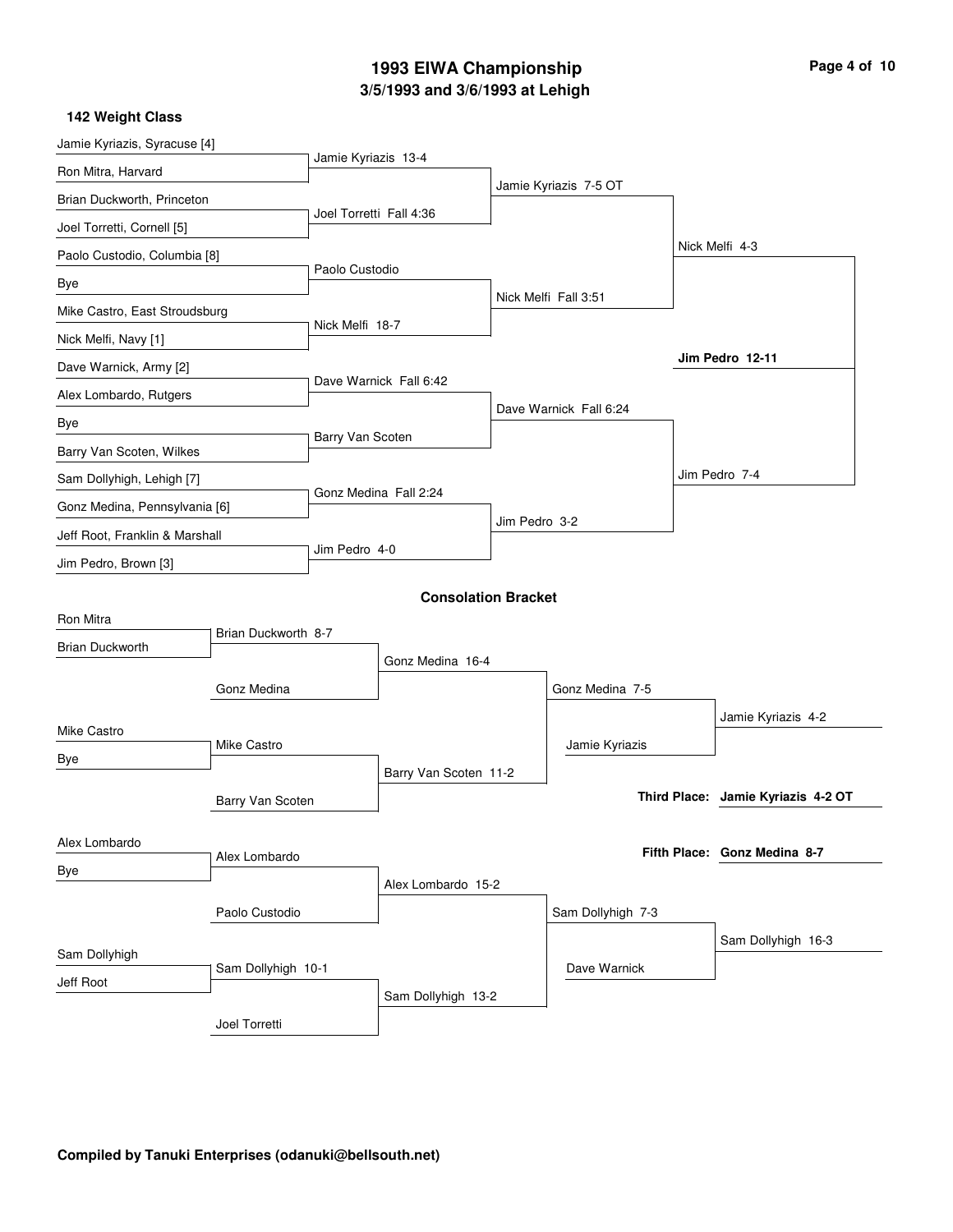# **3/5/1993 and 3/6/1993 at Lehigh 1993 EIWA Championship Page 5 of 10**

| Mike Evans, Wilkes [4]              |                 |                     |                            |                |                            |                                |
|-------------------------------------|-----------------|---------------------|----------------------------|----------------|----------------------------|--------------------------------|
| Bye                                 |                 | Mike Evans          |                            |                |                            |                                |
| Jeff Thompson, Army                 |                 |                     |                            |                | Frank Fronhofer 6-0        |                                |
| Frank Fronhofer, Harvard [5]        |                 | Frank Fronhofer 3-1 |                            |                |                            |                                |
| Chris Saba, Syracuse [8]            |                 |                     |                            |                |                            | Frank Fronhofer 3-1 OT         |
| Aaron DeAngelo, Franklin & Marshall |                 | Chris Saba 5-2      |                            |                |                            |                                |
| Joe Koltun, Pennsylvania            |                 |                     |                            |                | Sepp Dobler 12-8           |                                |
| Sepp Dobler, Brown [1]              |                 | Sepp Dobler 6-3     |                            |                |                            |                                |
| Steve Cassidy, Lehigh [2]           |                 |                     |                            |                |                            | <b>Frank Fronhofer 5-3</b>     |
| Kurt Kyle, Navy                     |                 | Steve Cassidy 5-3   |                            |                |                            |                                |
| Jeff Buck, Princeton                |                 |                     |                            |                | Steve Cassidy 7-4          |                                |
| Glenn Walter, Cornell [7]           |                 | Glenn Walter 11-1   |                            |                |                            |                                |
| Dave DiSora, East Stroudsburg [6]   |                 |                     |                            |                |                            | Steve Cassidy 8-6              |
| Bye                                 |                 | Dave DiSora         |                            |                |                            |                                |
| Tom O'Neill, Columbia               |                 |                     |                            | Jason Hawk 5-4 |                            |                                |
| Jason Hawk, Rutgers [3]             |                 | Jason Hawk 9-0      |                            |                |                            |                                |
|                                     |                 |                     | <b>Consolation Bracket</b> |                |                            |                                |
| Jeff Thompson                       |                 |                     |                            |                |                            |                                |
| Bye                                 | Jeff Thompson   |                     |                            |                |                            |                                |
|                                     |                 |                     | Dave DiSora 8-4 OT         |                |                            |                                |
|                                     | Dave DiSora     |                     |                            |                | Glenn Walter TF 15-0, 5:09 |                                |
| Aaron DeAngelo                      |                 |                     |                            |                |                            | Sepp Dobler 3-2                |
| Joe Koltun                          | Joe Koltun 12-3 |                     |                            |                | Sepp Dobler                |                                |
|                                     |                 |                     | Glenn Walter 6-1           |                |                            |                                |
|                                     | Glenn Walter    |                     |                            |                |                            | Third Place: Jason Hawk 4-3    |
| Kurt Kyle                           |                 |                     |                            |                |                            |                                |
| Jeff Buck                           | Kurt Kyle 3-2   |                     |                            |                |                            | Fifth Place: Glenn Walter 13-5 |
|                                     |                 |                     | Chris Saba 4-1             |                |                            |                                |
|                                     | Chris Saba      |                     |                            |                | Mike Evans 8-7             |                                |
| Tom O'Neill                         |                 |                     |                            |                |                            | Jason Hawk 5-3                 |
| Bye                                 | Tom O'Neill     |                     |                            |                | Jason Hawk                 |                                |
|                                     |                 |                     | Mike Evans 8-4             |                |                            |                                |
|                                     | Mike Evans      |                     |                            |                |                            |                                |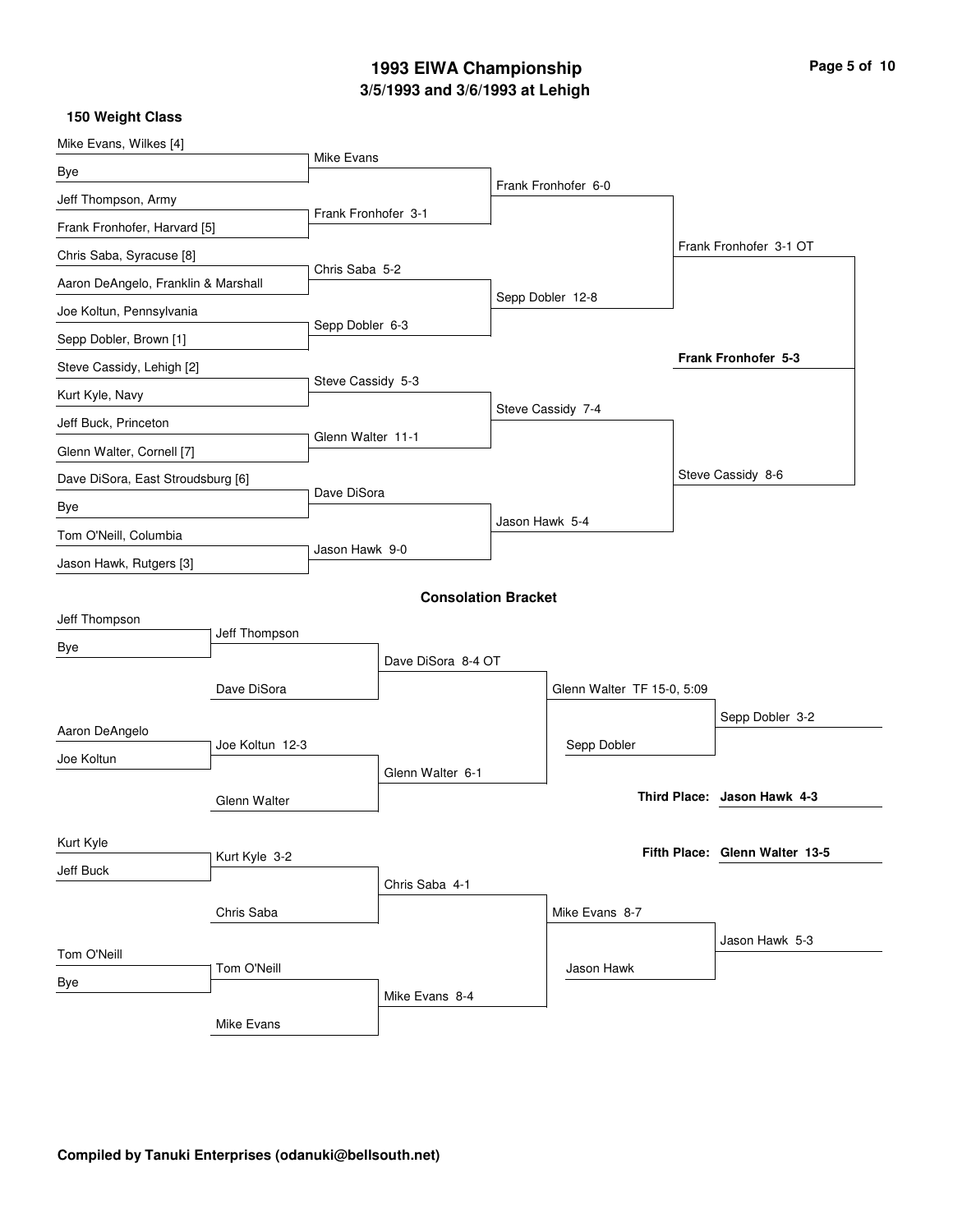# **3/5/1993 and 3/6/1993 at Lehigh 1993 EIWA Championship Page 6 of 10**

| Mike Kwapniewski, Rutgers [4]       |                        |                     |                            |                |                       |                     |                                     |
|-------------------------------------|------------------------|---------------------|----------------------------|----------------|-----------------------|---------------------|-------------------------------------|
| Jerry Manney, Cornell               |                        |                     | Mike Kwapniewski 5-4       |                |                       |                     |                                     |
| Jesse Hull, East Stroudsburg        |                        |                     |                            |                | Mike Kwapniewski 10-4 |                     |                                     |
| Brian Cipollone, Lehigh [5]         |                        | Brian Cipollone 7-2 |                            |                |                       |                     |                                     |
| Roger London, Pennsylvania [8]      |                        |                     |                            |                |                       |                     | Joe Mocco 8-5                       |
| Luis Carzon, Columbia               |                        | Roger London 17-10  |                            | Joe Mocco 13-5 |                       |                     |                                     |
| Bye                                 |                        | Joe Mocco           |                            |                |                       |                     |                                     |
| Joe Mocco, Brown [1]                |                        |                     |                            |                |                       |                     |                                     |
| Jamie St. John, Syracuse [2]        |                        | Jamie St. John      |                            |                |                       |                     | Jamie St. John 4-1                  |
| Bye                                 |                        |                     |                            |                | Jamie St. John 12-6   |                     |                                     |
| Doug Roskos, Princeton              |                        | Doug Roskos 5-3     |                            |                |                       |                     |                                     |
| Eric Feese, Wilkes [7]              |                        |                     |                            |                |                       |                     |                                     |
| Kipp Wahlgren, Navy [6]             |                        | Kipp Wahlgren 6-1   |                            |                |                       |                     | Jamie St. John 3-2                  |
| Khris Reina, Harvard                |                        |                     |                            | Rob Harris 3-2 |                       |                     |                                     |
| Steve DeRafelo, Franklin & Marshall |                        | Rob Harris 3-1      |                            |                |                       |                     |                                     |
| Rob Harris, Army [3]                |                        |                     |                            |                |                       |                     |                                     |
|                                     |                        |                     | <b>Consolation Bracket</b> |                |                       |                     |                                     |
| Jerry Manney                        | Jerry Manney Fall 1:12 |                     |                            |                |                       |                     |                                     |
| Jesse Hull                          |                        |                     | Jerry Manney 6-3           |                |                       |                     |                                     |
|                                     | Kipp Wahlgren          |                     |                            |                | Jerry Manney 8-3      |                     |                                     |
|                                     |                        |                     |                            |                |                       |                     | Mike Kwapniewski 11-8               |
| Luis Carzon                         | Luis Carzon            |                     |                            |                | Mike Kwapniewski      |                     |                                     |
| Bye                                 |                        |                     | Doug Roskos 6-4 OT         |                |                       |                     |                                     |
|                                     | Doug Roskos            |                     |                            |                |                       | <b>Third Place:</b> | Mike Kwapniewski 8-2                |
|                                     |                        |                     |                            |                |                       |                     |                                     |
| Eric Feese                          | Eric Feese             |                     |                            |                |                       |                     | Fifth Place: Jerry Manney Fall 2:59 |
| Bye                                 |                        |                     | Roger London 8-4           |                |                       |                     |                                     |
|                                     | Roger London           |                     |                            |                | Roger London 3-1 OT   |                     |                                     |
|                                     |                        |                     |                            |                |                       |                     | Rob Harris 5-2                      |
| Khris Reina                         | Steve DeRafelo 11-4    |                     |                            |                | <b>Rob Harris</b>     |                     |                                     |
| <b>Steve DeRafelo</b>               |                        |                     | Steve DeRafelo 7-4         |                |                       |                     |                                     |
|                                     | <b>Brian Cipollone</b> |                     |                            |                |                       |                     |                                     |
|                                     |                        |                     |                            |                |                       |                     |                                     |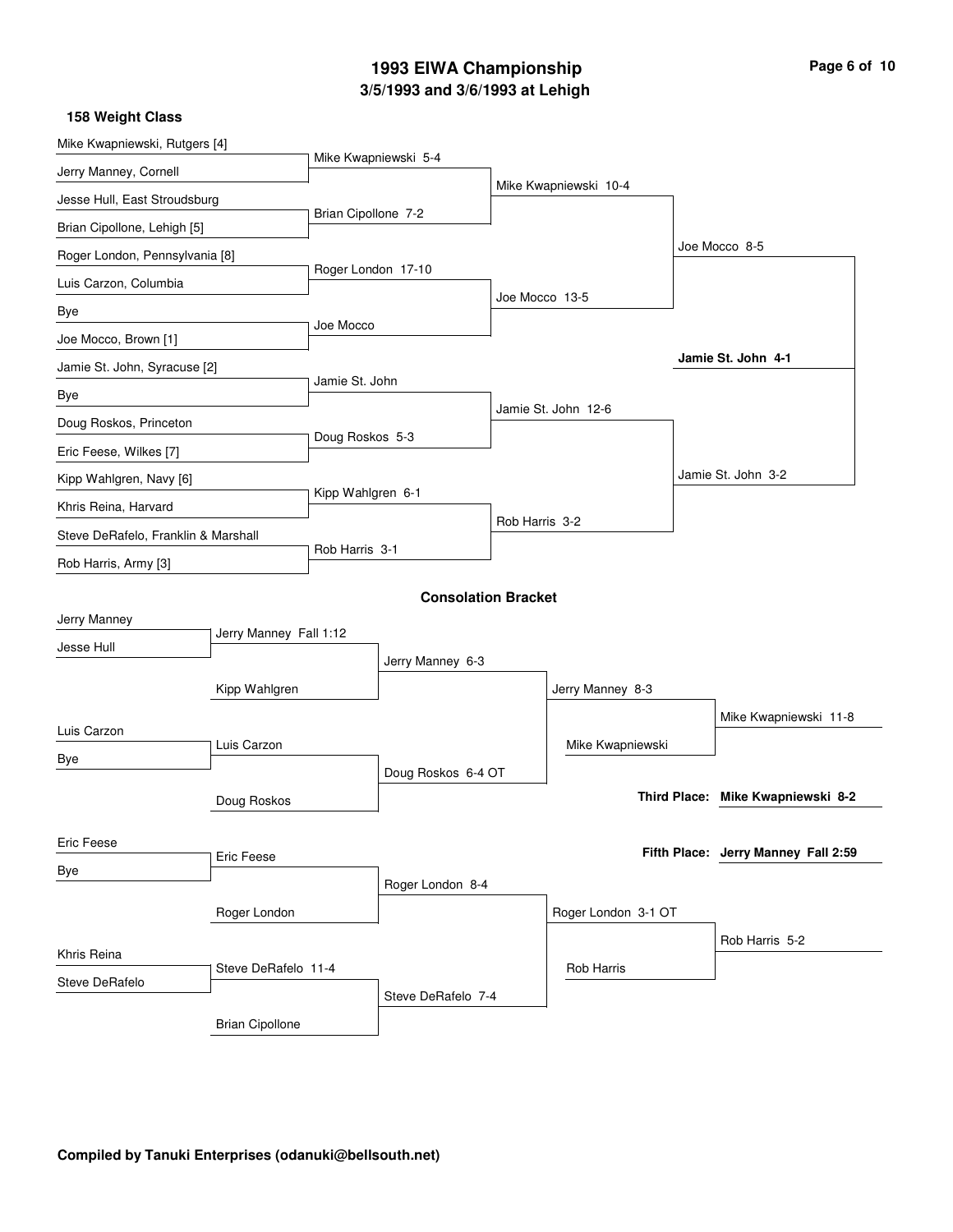# **3/5/1993 and 3/6/1993 at Lehigh 1993 EIWA Championship**

| Page 7 of 10 |
|--------------|
|--------------|

| 167 Weight Class                        |                       |                     |                            |                     |                                      |
|-----------------------------------------|-----------------------|---------------------|----------------------------|---------------------|--------------------------------------|
| Simon Reese, Army [4]                   |                       | Simon Reese 9-4 OT  |                            |                     |                                      |
| Kevin Sheridan, Rutgers                 |                       |                     |                            | Simon Reese 5-3     |                                      |
| Derek Pijut, Pennsylvania               |                       |                     |                            |                     |                                      |
| Steve Elicker, East Stroudsburg [5]     |                       | Steve Elicker 10-2  |                            |                     |                                      |
| Chris Sanzone, Harvard [8]              |                       |                     |                            |                     | Simon Reese 5-4                      |
| Tyler McMaster, Columbia                |                       | Tyler McMaster 9-3  |                            |                     |                                      |
| Bye                                     |                       |                     |                            | Rick Hepp Fall 3:31 |                                      |
| Rick Hepp, Lehigh [1]                   |                       | Rick Hepp           |                            |                     |                                      |
| Vic Bernardino, Franklin & Marshall [2] |                       |                     |                            |                     | Jamie Cummings Fall 1:45             |
| Bye                                     |                       | Vic Bernardino      |                            |                     |                                      |
| Ray Monzon, Wilkes                      |                       |                     |                            | Vic Bernardino 8-2  |                                      |
| Charles Foster, Cornell [7]             |                       | Charles Foster 16-2 |                            |                     |                                      |
| Seamus Lyman, Syracuse [6]              |                       |                     |                            |                     | Jamie Cummings 7-5                   |
| Brain Bennett, Brown                    |                       | Seamus Lyman 13-7   |                            |                     |                                      |
| Joel Selcher, Princeton                 |                       |                     |                            | Jamie Cummings 8-3  |                                      |
| Jamie Cummings, Navy [3]                |                       |                     | Jamie Cummings 11-2        |                     |                                      |
|                                         |                       |                     | <b>Consolation Bracket</b> |                     |                                      |
| Kevin Sheridan                          |                       |                     |                            |                     |                                      |
| Derek Pijut                             | Kevin Sheridan 5-1    |                     |                            |                     |                                      |
|                                         |                       |                     | Kevin Sheridan 5-3         |                     |                                      |
|                                         | Seamus Lyman          |                     |                            | Kevin Sheridan 2-1  |                                      |
| Chris Sanzone                           |                       |                     |                            |                     | Rick Hepp 8-2                        |
| Bye                                     | Chris Sanzone         |                     |                            | Rick Hepp           |                                      |
|                                         |                       |                     | Charles Foster 8-4         |                     |                                      |
|                                         | <b>Charles Foster</b> |                     |                            |                     | Third Place: Rick Hepp 7-5           |
| Ray Monzon                              |                       |                     |                            |                     |                                      |
| Bye                                     | Ray Monzon            |                     |                            |                     | Fifth Place: Steve Elicker Fall 2:09 |
|                                         |                       |                     | Ray Monzon 7-5             |                     |                                      |
|                                         | <b>Tyler McMaster</b> |                     |                            | Steve Elicker 19-6  |                                      |
| <b>Brain Bennett</b>                    |                       |                     |                            |                     | Vic Bernardino 4-1                   |
| Joel Selcher                            | Brain Bennett 12-4    |                     |                            | Vic Bernardino      |                                      |
|                                         |                       |                     | Steve Elicker 7-1          |                     |                                      |
|                                         | <b>Steve Elicker</b>  |                     |                            |                     |                                      |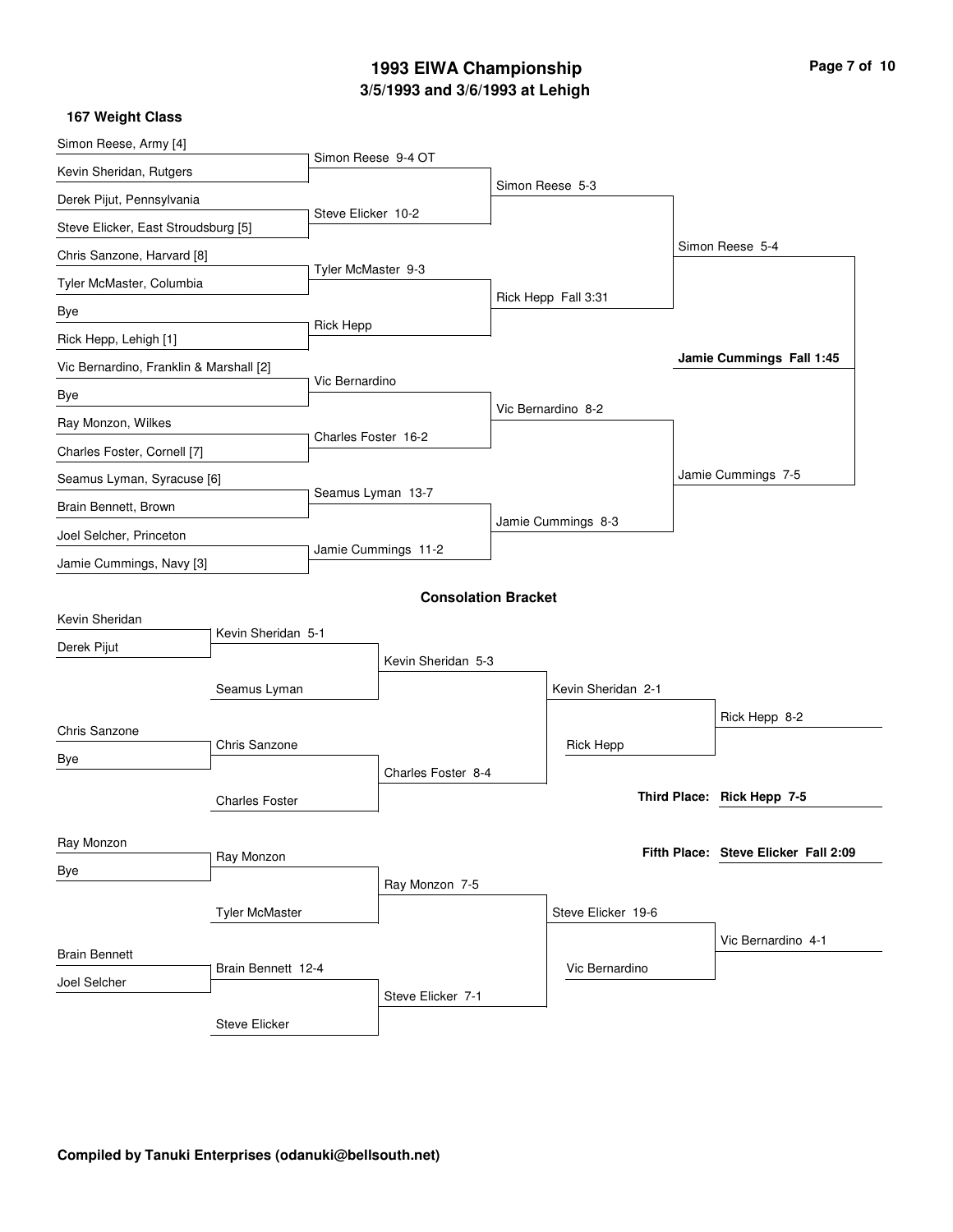# **3/5/1993 and 3/6/1993 at Lehigh 1993 EIWA Championship Page 8 of 10**

| Ethan Bosch, Syracuse [4]                 |                |                       |                            |                    |                        |  |                              |  |
|-------------------------------------------|----------------|-----------------------|----------------------------|--------------------|------------------------|--|------------------------------|--|
| Scott Marshall, Pennsylvania              |                | Ethan Bosch 15-1      |                            |                    |                        |  |                              |  |
| Bye                                       |                |                       |                            | Ethan Bosch 8-1    |                        |  |                              |  |
| Matt Shearer, Franklin & Marshall [5]     |                | Matt Shearer          |                            |                    |                        |  |                              |  |
| John Drosos, Harvard [8]                  |                |                       |                            |                    |                        |  | Kyle Rackley 3-2             |  |
| Mike Kotin, Princeton                     |                | John Drosos 3-2       |                            |                    |                        |  |                              |  |
| Brian Strunck, Lehigh                     |                |                       |                            |                    | Kyle Rackley Fall 2:13 |  |                              |  |
| Kyle Rackley, Cornell [1]                 |                | Kyle Rackley 16-2     |                            |                    |                        |  |                              |  |
| Doug Zembiec, Navy [2]                    |                |                       |                            |                    |                        |  | Kyle Rackley 8-2             |  |
| John Ferro, Rutgers                       |                | Doug Zembiec 23-9     |                            |                    |                        |  |                              |  |
| Bye                                       |                |                       |                            |                    | Doug Zembiec 15-5      |  |                              |  |
| Steve Cumbie, Columbia [7]                |                | Steve Cumbie          |                            |                    |                        |  |                              |  |
| Chris Tokarski, Brown [6]                 |                |                       |                            |                    |                        |  | Doug Zembiec 6-4             |  |
| Bye                                       |                | Chris Tokarski        |                            |                    |                        |  |                              |  |
| Mike Egan, East Stroudsburg               |                |                       |                            | T.J. Wright 4-2 OT |                        |  |                              |  |
| T.J. Wright, Army [3]                     |                | T.J. Wright Fall 2:43 |                            |                    |                        |  |                              |  |
|                                           |                |                       | <b>Consolation Bracket</b> |                    |                        |  |                              |  |
| Scott Marshall                            |                |                       |                            |                    |                        |  |                              |  |
| Bye                                       | Scott Marshall |                       | Chris Tokarski 8-4         |                    |                        |  |                              |  |
|                                           |                |                       |                            |                    |                        |  |                              |  |
|                                           | Chris Tokarski |                       |                            |                    | Chris Tokarski 8-1     |  |                              |  |
| Mike Kotin                                |                |                       |                            |                    | Ethan Bosch            |  | Chris Tokarski 8-6           |  |
| Brian Strunck 9-3<br><b>Brian Strunck</b> |                | Brian Strunck 8-3     |                            |                    |                        |  |                              |  |
| <b>Steve Cumbie</b>                       |                |                       |                            |                    |                        |  | Third Place: John Drosos 3-1 |  |
|                                           |                |                       |                            |                    |                        |  |                              |  |
| John Ferro                                | John Ferro     |                       |                            |                    |                        |  | Fifth Place: Ethan Bosch 9-5 |  |
| Bye                                       |                |                       | John Drosos 9-5            |                    |                        |  |                              |  |
|                                           | John Drosos    |                       |                            |                    | John Drosos 8-4        |  |                              |  |
|                                           |                |                       |                            |                    |                        |  | John Drosos 6-5              |  |
| Mike Egan                                 | Mike Egan      |                       |                            |                    | T.J. Wright            |  |                              |  |
| Bye                                       |                |                       | Matt Shearer 8-5           |                    |                        |  |                              |  |
|                                           | Matt Shearer   |                       |                            |                    |                        |  |                              |  |
|                                           |                |                       |                            |                    |                        |  |                              |  |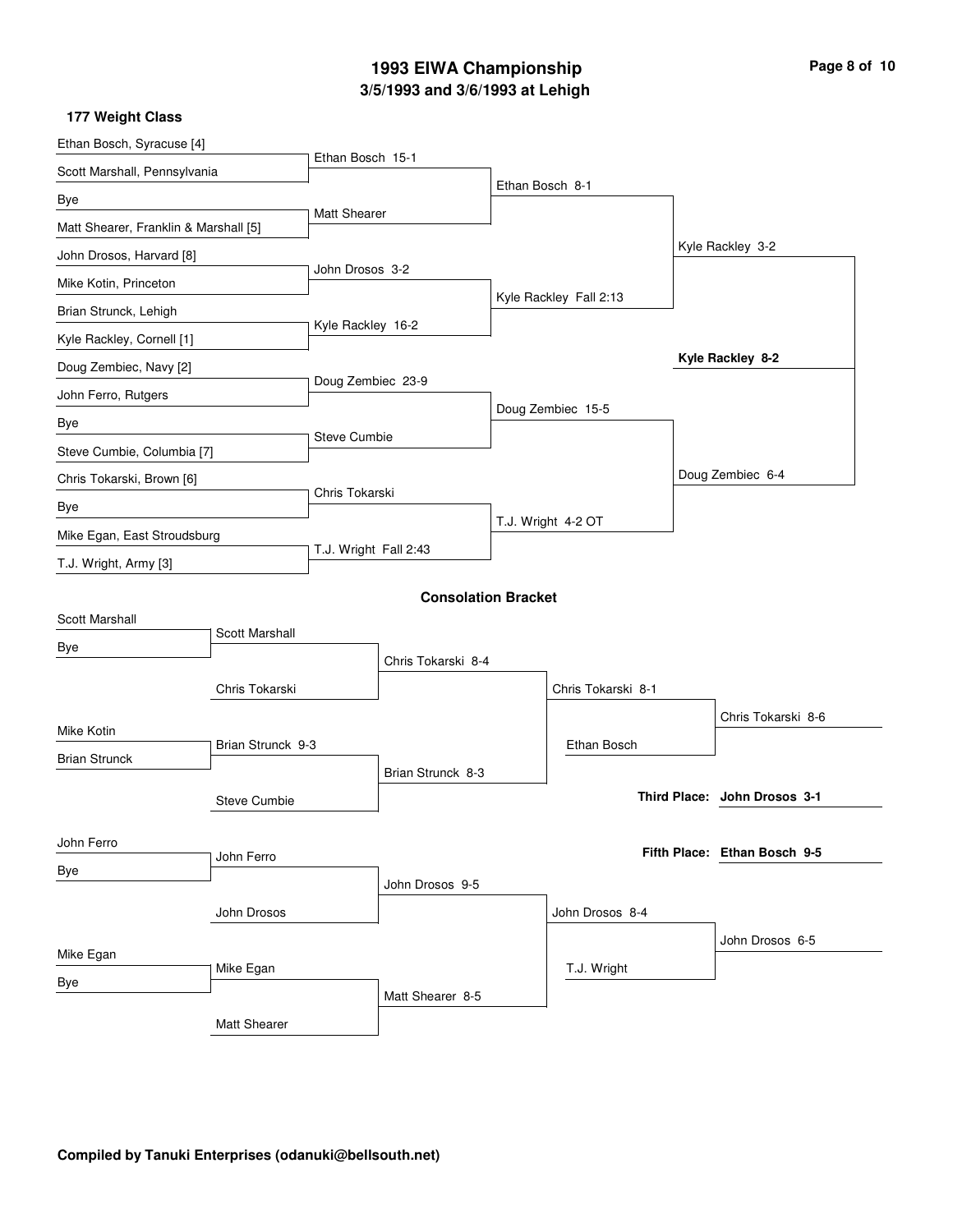# **3/5/1993 and 3/6/1993 at Lehigh 1993 EIWA Championship Page 9 of 10**

| Brian Butler, Pennsylvania [4]                           |                       | <b>Brian Butler</b>  |                             |                    |                     |  |                               |
|----------------------------------------------------------|-----------------------|----------------------|-----------------------------|--------------------|---------------------|--|-------------------------------|
| Bye                                                      |                       |                      |                             |                    |                     |  |                               |
| Ryan Hammersmith, Lehigh                                 |                       |                      |                             | Brian Butler 3-2   |                     |  |                               |
| Brian Marcinek, Cornell [5]                              |                       | Brian Marcinek 8-3   |                             |                    |                     |  |                               |
| Angelo Borzio, East Stroudsburg [8]                      |                       |                      |                             |                    |                     |  | Ted Casto 6-3                 |
| Brian Winrow, Syracuse                                   |                       |                      | Angelo Borzio TF 18-2, 4:13 |                    |                     |  |                               |
| Mike Martin, Franklin & Marshall                         |                       |                      |                             | Ted Casto 10-9     |                     |  |                               |
| Ted Casto, Brown [1]                                     |                       | Ted Casto Fall 2:31  |                             |                    |                     |  |                               |
| Tom Storey, Navy [2]                                     |                       |                      |                             |                    |                     |  | <b>Tom Storey Med FFT</b>     |
| Dan Driscoll, Army                                       |                       | Tom Storey 14-4      |                             |                    |                     |  |                               |
| Frank Auletta, Rutgers                                   |                       |                      |                             |                    | Tom Storey 4-0      |  |                               |
| Aaron Tufankjian, Wilkes [7]                             |                       | Aaron Tufankjian 9-1 |                             |                    |                     |  |                               |
| Dan Walton, Princeton [6]                                |                       |                      |                             |                    |                     |  | Tom Storey 3-0                |
| Dan Vandermyde, Harvard                                  |                       | Dan Walton 5-0       |                             |                    |                     |  |                               |
| Bye                                                      |                       |                      |                             |                    | Nick Szerlip 3-1 OT |  |                               |
| Nick Szerlip, Columbia [3]                               |                       | Nick Szerlip         |                             |                    |                     |  |                               |
|                                                          |                       |                      | <b>Consolation Bracket</b>  |                    |                     |  |                               |
| Bye                                                      |                       |                      |                             |                    |                     |  |                               |
| Ryan Hammersmith                                         | Ryan Hammersmith      |                      |                             |                    |                     |  |                               |
|                                                          |                       |                      | Dan Walton 9-2              |                    |                     |  |                               |
|                                                          | Dan Walton            |                      |                             |                    | Dan Walton 6-4      |  |                               |
| <b>Brian Winrow</b>                                      |                       |                      |                             |                    |                     |  | Dan Walton 4-4 TB             |
| Mike Martin Fall 2:27<br>Mike Martin<br>Aaron Tufankjian |                       |                      |                             |                    | <b>Brian Butler</b> |  |                               |
|                                                          |                       | Aaron Tufankjian 6-3 |                             |                    |                     |  |                               |
|                                                          |                       |                      |                             |                    |                     |  | Third Place: Nick Szerlip 5-3 |
| Dan Driscoll                                             |                       |                      |                             |                    |                     |  |                               |
| Dan Driscoll 12-5<br>Frank Auletta                       |                       |                      |                             |                    |                     |  | Fifth Place: Brian Butler 3-2 |
|                                                          |                       |                      | Dan Driscoll 5-1            |                    |                     |  |                               |
| Angelo Borzio                                            |                       |                      |                             | Brian Marcinek 9-5 |                     |  |                               |
| Dan Vandermyde                                           |                       |                      |                             |                    |                     |  | Nick Szerlip 3-2              |
| Dan Vandermyde<br>Bye                                    |                       |                      |                             |                    | Nick Szerlip        |  |                               |
|                                                          |                       |                      | Brian Marcinek Fall 3:24    |                    |                     |  |                               |
|                                                          | <b>Brian Marcinek</b> |                      |                             |                    |                     |  |                               |